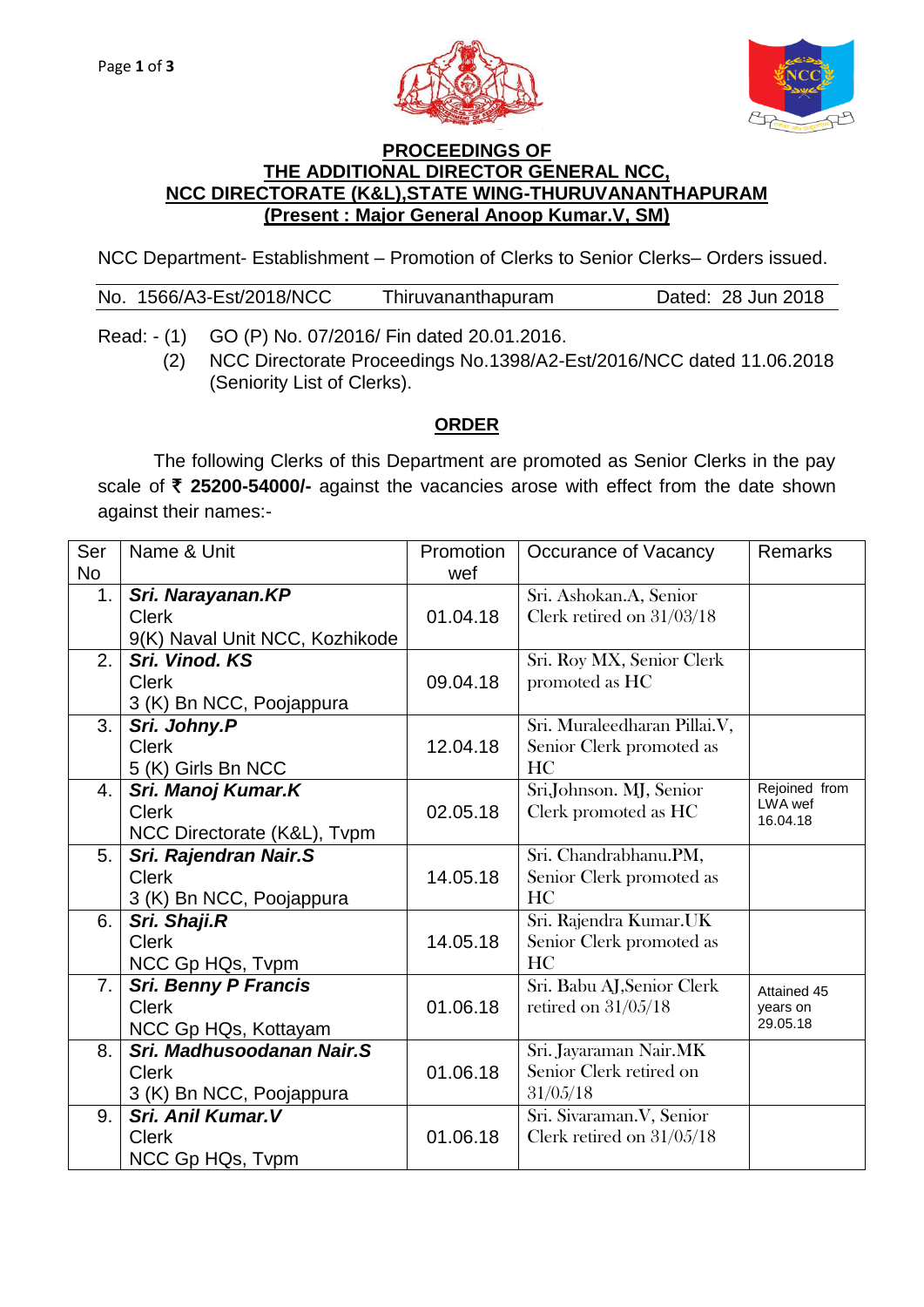



| <b>Sri. Sanal Kumar.B</b>     |                                                             | Sri. Sudhakaran.M, Senior    |
|-------------------------------|-------------------------------------------------------------|------------------------------|
| <b>Clerk</b>                  | 01.06.18                                                    | Clerk retired on 31/05/18    |
| SS Coy NCC, Kazhakoottam      |                                                             |                              |
| Sri. Varghese. MV             |                                                             | Sri. Shermath Khan.T,        |
| <b>Clerk</b>                  | 01.06.18                                                    | Senior Clerk retired on      |
| NCC Gp HQ, Ernakulam          |                                                             | 31/05/18                     |
| Sri. Mohanakrishnan.P         |                                                             | Sri. Thulaseedharakurup      |
| <b>Clerk</b>                  | 02.06.18                                                    | CR, Senior Clerk promoted    |
| 1 (K) Girls Bn NCC            |                                                             | as HC                        |
| Sri. Valsalan Nair.R          |                                                             | Sri. Satheesh Kumar.KS,      |
| <b>Clerk</b>                  | 04.06.18                                                    | Senior Clerk promoted as JS  |
| NCC Gp HQs, Tvpm              |                                                             |                              |
| Sri. Sahad.MP                 |                                                             | Sri. Hasham Illyas, Senior   |
| <b>Clerk</b>                  | 06.06.18                                                    | Clerk promoted as HC         |
| 31 (K) Bn NCC, Kannur         |                                                             |                              |
| <b>Sri.Sudheer Kaliyedath</b> |                                                             | Sri. Rajeev.KP, Senior Clerk |
| <b>Clerk</b>                  | 11.06.18                                                    | promoted as HC               |
| 9(K) Girls Bn NCC             |                                                             |                              |
| Sri. Vilcent. J               |                                                             | Ri.Madhu.D, Senior Clerk     |
| <b>Clerk</b>                  | 13.06.18                                                    | promoted as HC               |
| NCC Directorate(K&L), Tvpm    |                                                             |                              |
| Sri.Manoj.PK                  |                                                             | Sri. Sebastian.PV, Senior    |
| <b>Clerk</b>                  | 18.06.18                                                    | Clerk promoted as JS         |
| 7 (K) Naval Unit NCC          |                                                             |                              |
| Sri. Muralidharan.EK          |                                                             | Sri. Chandran.R, Senior      |
| <b>Clerk</b>                  | 20.06.18                                                    | Clerk promoted as JS         |
| NCC Gp HQs, Kozhikode         |                                                             |                              |
|                               | 10.<br>11.<br>12.<br>13.<br>14.<br>15.<br>16.<br>17.<br>18. |                              |

2. The following employees as per the seniority List published vide proceedings referred 2<sup>nd</sup> paper above have not been considered in this promotion order due to the reason mentioned against their names:-

| S.No           | SI No in | Name, Designation & Unit                    | Remarks                  |  |
|----------------|----------|---------------------------------------------|--------------------------|--|
|                | Sen list |                                             |                          |  |
| 1              |          | Sri.Raji JS, Cerk, 2 (K) Bn NCC             | Deptl test not qualified |  |
| $\overline{2}$ | 2        | Sri Mohanan P, Clerk, 9 (K) Girls Bn NCC    | On LWA                   |  |
| 3              | 3        | Smt Greeshma LS, Clerk, 1 (K) Air Sqn NCC   | Deptl test not qualified |  |
| $\overline{4}$ | 4        | Sri Pradeep Kumar S, Clerk, 2 (K) Bn NCC    | Deptl test not qualified |  |
| 5              | 5        | Sri Minimon PR, Clerk, 9 (K) NU NCC         | On LWA                   |  |
| 6              | 6        | Sri Vinu V, Clerk, 5 (K) NU NCC             | Deptl test not qualified |  |
| $\overline{7}$ |          | Sri Arun SB, Clerk, 1 (K) Air Sqn NCC       | Deptl test not qualified |  |
| 8              | 8        | Sri Dinesh M, Clerk, Gp HQs, Ernakulam      | Deptl test not qualified |  |
| 9              | 9        | Sri Rakesh R Pillai, Clerk, Gp HQs, Tvpm    | Deptl test not qualified |  |
| 10             | 10       | Sri.Sanesh K, Clerk, 32 (K) Bn NCC          | Deptl test not qualified |  |
| 11             | 11       | Sri. Anoop RS Nair, NCC GP HQ's, Trivandrum | Deptl test not qualified |  |
| 12             | 13       | Sri. Bijumon Johnson E, Clerk, 5 (K) NU NCC | Deptl test not qualified |  |
| 13             | 14       | Sri.David Nelson P, Clerk, 28 (K) BN NCC    | Deptl test not qualified |  |
| 14             | 28       | Sri. Wilson.T, Clerk, 1 (K) Arty Bty NCC    | Deptl test not qualified |  |
| 15             | 31       | Sri. Hussain.KK, Clerk, 18 (K) Bn NCC       | Deptl test not qualified |  |
| 16             | 35       | Sri. Pradeep VK, Clerk, 18 (K) Bn NCC       | Deptl test not qualified |  |